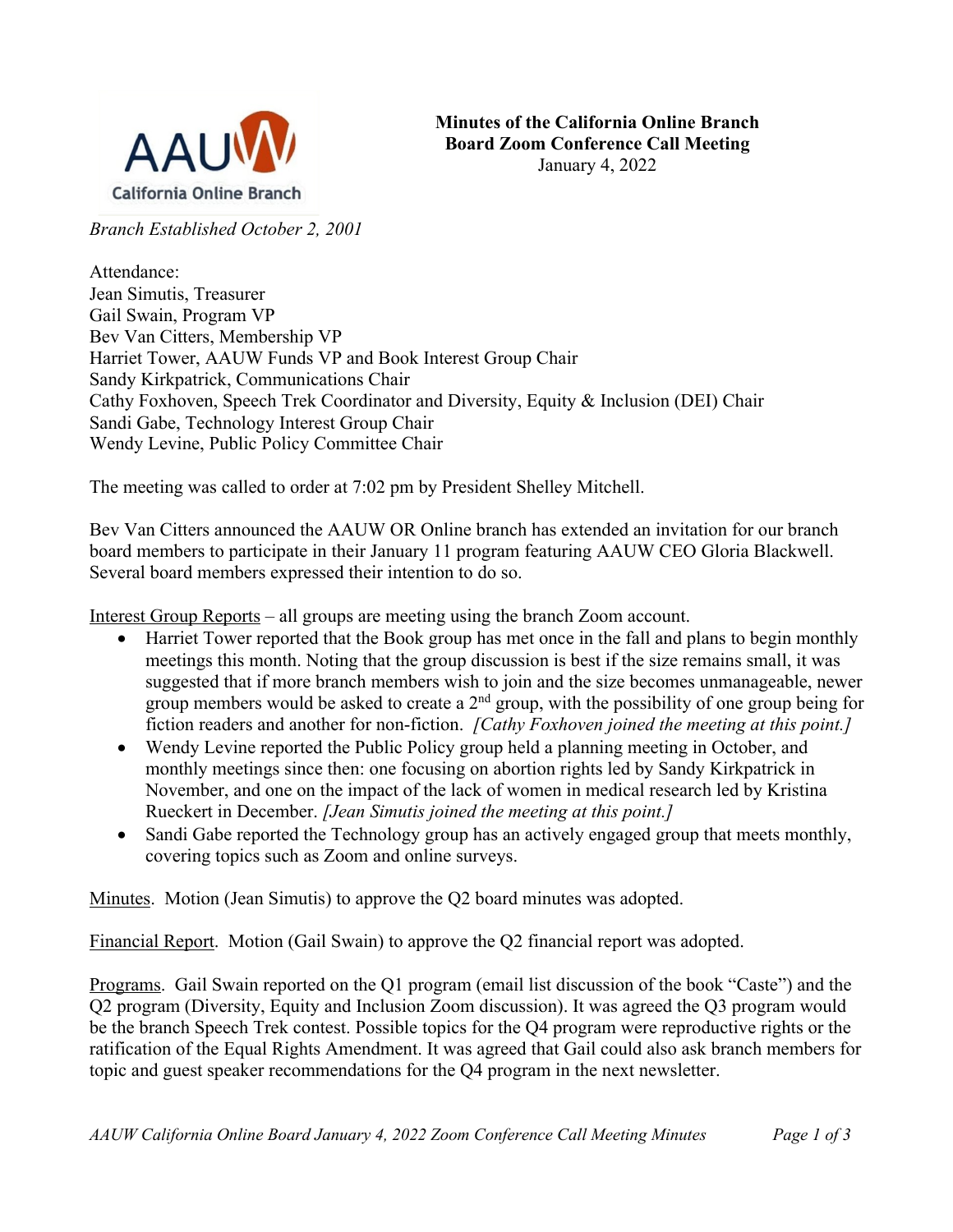Membership. Bev Van Citters reported we currently have 75 members. She noted the monthly "Meet and Greet' meetings have averaged 10 members, with 21 different members participating thus far. In response to member feedback, she is using different days (Thursdays or Fridays) and times (3 pm or 5:30 pm) throughout this year to see if having alternatives increases access for some members. By the end of the year she'll have a better feel of how well that has worked.

Communications. Sandy Kirkpatrick discussed options for the branch's currently unused private Facebook group that was originally created in 2019 for a program discussion platform. It was agreed to transition it into a private member social platform, renaming it "Member Connections," and removing all program posts except the 2019 "Getting to Know You" posts. Branch members who have joined since then would be encouraged to visit and add their own comments to those threads, offering them a chance to get to know long-time members and vice-versa as they add their responses. Other posts could be added that are links to the videos Bev Van Citters has made to introduce members to the branch.

Sandi Gabe pointed out additions that could be made to the branch website, such as a link to our public Facebook group and a link to make a donation, and Gail Swain offered to communicate the changes/additions needed to our webmaster, Alice Labay. One of the additions will be a calendar widget. Now that we have interest groups and a branch social gathering meeting monthly rather than only quarterly programs to post on a calendar, all those events need to be sent to Alice by each of the appropriate interest group chairs and branch officers to load on the calendar.

It was noted the branch needs to update its logo to match the new color scheme of national AAUW's logo. Since national AAUW has not yet created individual logos for states and branches, Bev Van Citters offered to use national's logo to create a branch-specific logo for the branch to use on all communication platforms.

Dues. As the cost of the branch Zoom account was discussed, it was noted that if the board feels that a dues increase is needed, it would need to be decided by March in order to be embedded in AAUW's renewal system to have the correct amount of dues collected. Sandy Kirkpatrick offered to verify the process for approving dues increase in the branch bylaws and will report back via the board email list where the discussion can continue.

AAUW Fund. Harriet Tower thanked Gail Swain, and Gail's assistants Sandy Kirkpatrick and Jean Simutis, for stepping in to handle the close of the branch auction fundraiser when Harriet had surgery. Harriet noted the auction raised a similar amount to last year, but that it's basically the same dozen or so members who donate items and offer the winning bids. It was also noted that our system of the winners paying AAUW directly does not meet AAUW Fund tax-deductible donation requirements (which state the donor has not received goods or services in return for their donation). It's possible that the auction as a fundraiser has run its course, but if next year's board decides to hold another one, they would need to have all winning bidders send their payments to the branch treasurer, who would then send a single check as a branch donation to AAUW Funds, which would mean a lot more work for the treasurer.

Harriet will write a newsletter article asking for members' suggestions for a branch Named Gift Honoree, and will bring recommendations to the board to decide.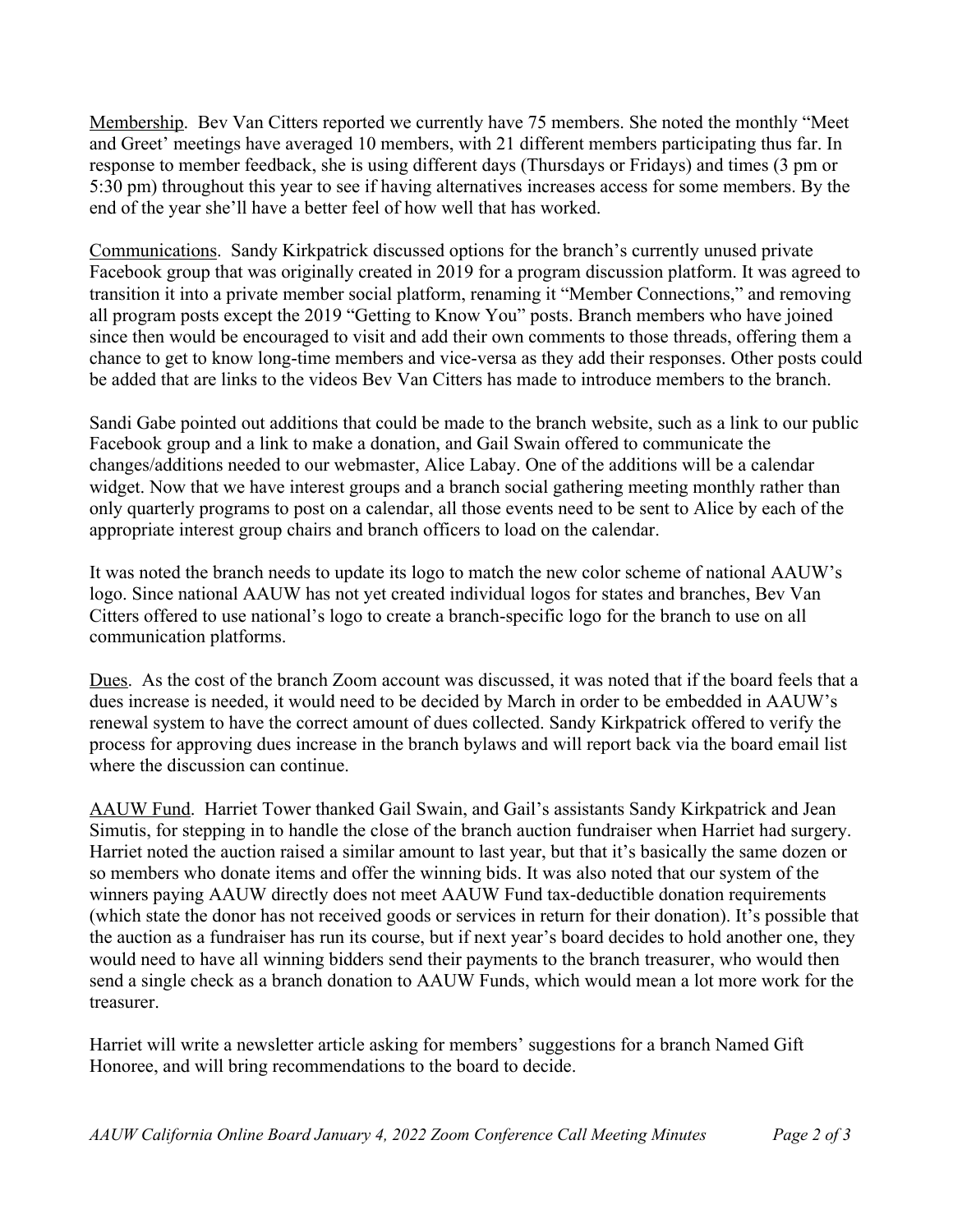Bylaws/Policy. Sandy Kirkpatrick reported the bylaws committee will be holding one more meeting on January 17, with the hopes of completing the proposed bylaws amendments and revision of the branch policy to present to the board. She noted it was important to have the policy with job descriptions in place soon for the nominating committee to use as they seek candidates for next year's officers. Sandy agreed to write a newsletter article to inform the members of the work of the committee.

Speech Trek. Cathy Foxhoven reported 4-5 students from various parts of the state will be participating in the branch Speech Trek contest. It was agreed to hold the competition on Saturday, February 26, at 1 pm. Cathy noted that AAUW CA has changed the rules for the branch competition and now allows AAUW members to be judges. Gail Swain, Bev Van Citters, and Sandy Kirkpatrick agreed to be branch judges.

It was noted that the branch budget allows for a \$25 Amazon gift certificate to go to the winner of the branch Speech Trek contest. Shelley Mitchell offered to donate funds to the branch to provide gift certificates for  $1<sup>st</sup>$ ,  $2<sup>nd</sup>$ , and  $3<sup>rd</sup>$ -place winners.

Nominating Committee. Bev Van Citters and Cathy Foxhoven were appointed as this year's nominating committee.

*[Sandi Gabe and Wendy Levine left the meeting at this point.]*

## Branch Goals Review.

## *Goal #1: Actively advance the mission of AAUW*

- Have at least one AAUW mission-based program per quarter*—On track to achieve.*
- Fundraise for the AAUW Fund, averaging at least \$50/member in overall donations.*—Harriet Tower will check to see if we've achieve this.*
- Achieve AAUW 5-Star status*—It was agreed we could probably at best achieve 4 stars, but that we would aspire to at least that much.*

## **Goal #2: Grow, engage and actively promote retention of online branch membership.**

- 5% membership growth (from 79 to at least 83 members) and a retention rate of 75% of new members*—Currently at 75 members, and Bev Van Citters will research and report the retention rate.*
- Survey membership annually on program and project preferences.*—This will be done in May.*
- Have at least 50% of members subscribe to at least one program.*—Achieved on the Q1 program with almost the entire branch subscribed to the program email list.*
- Provide monthly newsletter to keep members informed and engaged.*—Achieved to date; ongoing.*

## Five-Star Status Review.

See attachment with notes on current status and plans.

Meeting adjourned 8:40 pm.

Signed,

Sandy Kirkpatrick

*AAUW California Online Board January 4, 2022 Zoom Conference Call Meeting Minutes Page 3 of 3*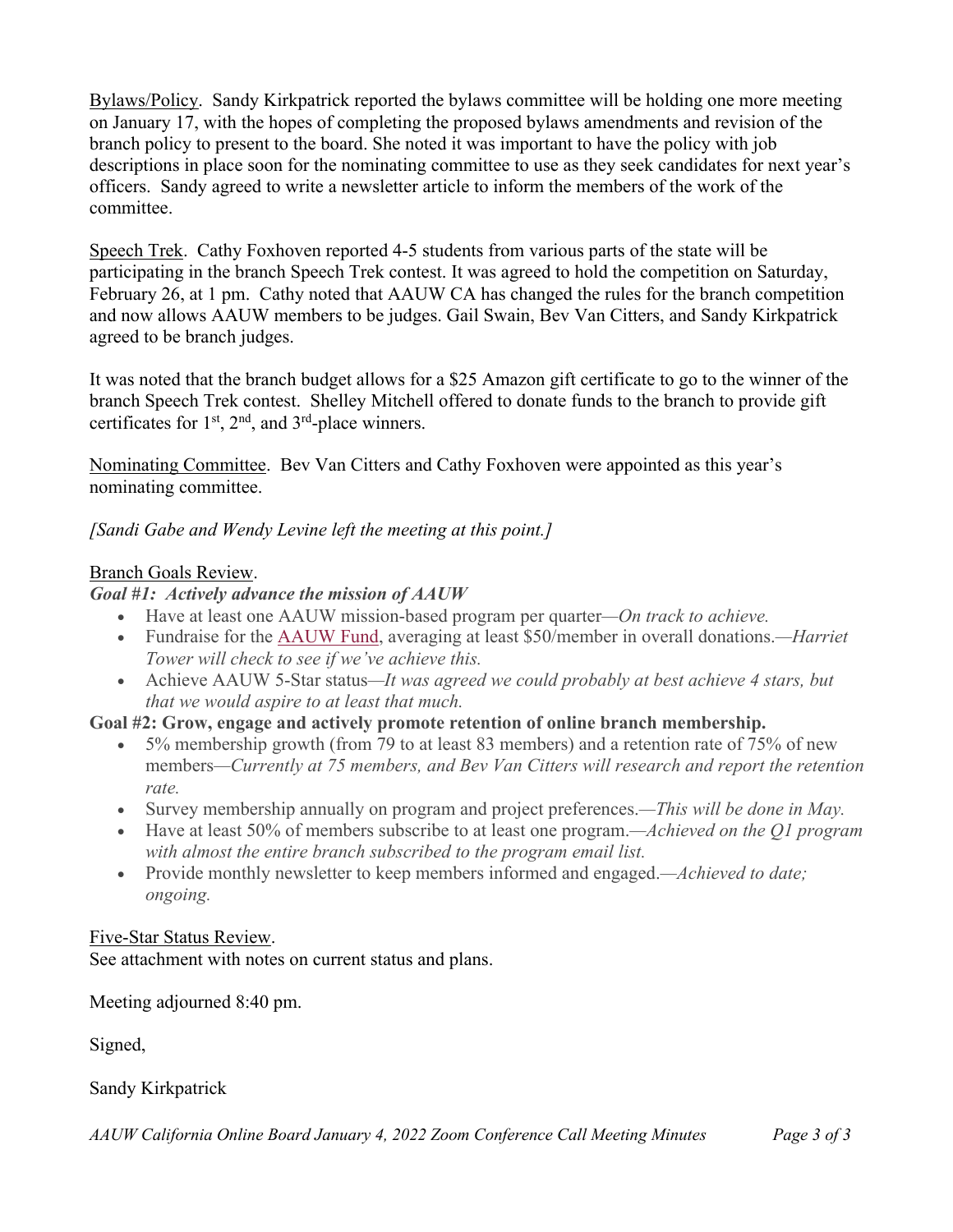| <b>Criteria</b>                                                                                                                                                                                                                                                        | <b>Current State</b>                                                                                                            | <b>Branch Plan</b>                                                                        | <b>Responsible</b><br><b>Party</b>                                              | <b>Current Progress</b>                                                                                             | <b>Help</b><br><b>Needed</b> | <b>Date</b><br><b>Completed</b> |
|------------------------------------------------------------------------------------------------------------------------------------------------------------------------------------------------------------------------------------------------------------------------|---------------------------------------------------------------------------------------------------------------------------------|-------------------------------------------------------------------------------------------|---------------------------------------------------------------------------------|---------------------------------------------------------------------------------------------------------------------|------------------------------|---------------------------------|
| Programs                                                                                                                                                                                                                                                               |                                                                                                                                 |                                                                                           |                                                                                 |                                                                                                                     |                              |                                 |
| Appoint a Diversity Officer to lead diversity<br>and inclusion planning on behalf of the<br>branch with the support of the board.<br>*Diversity Officer does not need to be a<br>board member and does not require a<br>change in bylaws.                              |                                                                                                                                 |                                                                                           |                                                                                 | Cathy Foxhoven<br>appointed DEI<br>Officer                                                                          |                              | August 2021                     |
| Host at least 4 mission-based programs that<br>align with the AAUW national strategic plan.<br>*At least 2 of your programs must have a<br>diversity, equity, and inclusion focus and at<br>least 1 must be in collaboration with 1 or<br>more branches in your state. | First quarter, read and discussed<br>book, "Caste." Second quarter,<br>presentation on DEI, presented,<br>recorded, and shared. | Seek collaboration for the<br>ST program with branches<br>near where contestants<br>live. | Cathy will<br>reach out to<br>branches to<br>collaborate<br>with ST<br>program. | DEI for Q1 and Q2<br>programs.                                                                                      |                              |                                 |
| Advancement (Only 3 required for a star ir S                                                                                                                                                                                                                           |                                                                                                                                 |                                                                                           |                                                                                 |                                                                                                                     |                              |                                 |
| Raise \$30 per member in FY22* towards the<br><b>Greatest Needs Fund.</b>                                                                                                                                                                                              |                                                                                                                                 |                                                                                           |                                                                                 | Harriet T. will<br>check and report<br>to the board.                                                                |                              |                                 |
| Increase contributions to the Greatest Needs<br>Fund by 25% from the last fiscal year.                                                                                                                                                                                 |                                                                                                                                 |                                                                                           |                                                                                 | Harriet will check<br>and report to the<br>board.                                                                   |                              |                                 |
| Retain at least 90% of your branch<br>membership.                                                                                                                                                                                                                      |                                                                                                                                 |                                                                                           |                                                                                 | Bev will check and<br>report to the<br>board.                                                                       |                              |                                 |
| Increase the Legacy Circle Membership in<br>your branch by 10% over previous fiscal<br>year.                                                                                                                                                                           |                                                                                                                                 |                                                                                           |                                                                                 | Sandy will check<br>with Charmen<br>Goehring to see<br>how many LC<br>members we had<br>last year and this<br>year. |                              |                                 |